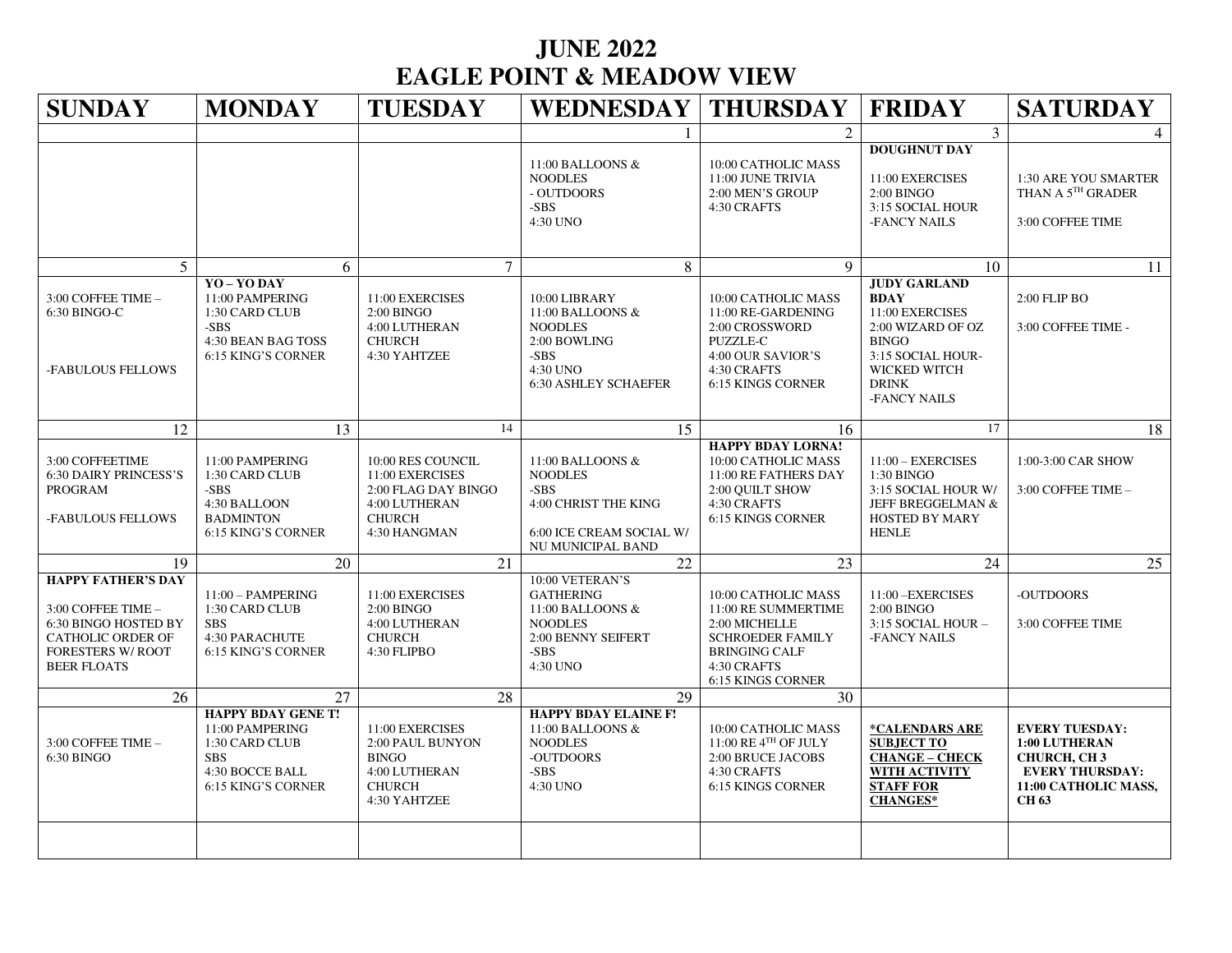## **JUNE 2022 DEER HAVEN**

| <b>SUNDAY</b>                                                                                                                                           | <b>MONDAY</b>                                                                                                | <b>TUESDAY</b>                                                                                                                             | WEDNESDAY   THURSDAY                                                                                            |                                                                                                                                                              | <b>FRIDAY</b>                                                                                                                                                                | <b>SATURDAY</b>                                                                                                               |
|---------------------------------------------------------------------------------------------------------------------------------------------------------|--------------------------------------------------------------------------------------------------------------|--------------------------------------------------------------------------------------------------------------------------------------------|-----------------------------------------------------------------------------------------------------------------|--------------------------------------------------------------------------------------------------------------------------------------------------------------|------------------------------------------------------------------------------------------------------------------------------------------------------------------------------|-------------------------------------------------------------------------------------------------------------------------------|
|                                                                                                                                                         |                                                                                                              |                                                                                                                                            |                                                                                                                 | $\mathfrak{D}$                                                                                                                                               | $\overline{3}$                                                                                                                                                               | 4                                                                                                                             |
| <b>DEER HAVEN STAFF</b><br><b>ARE TO BRING</b><br><b>RESIDENTS TO</b><br><b>ACTIVITES</b>                                                               |                                                                                                              |                                                                                                                                            | 11:00 IN THE NEWS-N2<br>-OUTDOORS<br>4:30 MEN'S GROUP-N2                                                        | 10:00 CATHOLIC MASS-C<br>11:00 MUSIC & MOTION-<br>N <sub>2</sub><br>2:00 MEN'S GROUP-N2<br>-SBS<br>4:30 UNO-N2                                               | <b>DOUGHNUT DAY</b><br>11:00 EXERCISES-N2<br>$2:00$ BINGO-C<br>3:15 SOCIAL HOUR-C<br>6:15 KING'S CORNER-<br>N2                                                               | 1:30 ARE YOU SMARTER<br>THAN A 5TH GRADER-C<br>3:00 COFFEE TIME                                                               |
| 5                                                                                                                                                       | 6                                                                                                            | 7                                                                                                                                          | 8                                                                                                               | 9                                                                                                                                                            | 10                                                                                                                                                                           | 11                                                                                                                            |
| $3:00$ COFFEE TIME $-$<br>6:30 BINGO-C<br>-FABULOUS FELLOWS                                                                                             | YO - YO DAY<br>11:00 BALLOONS &<br>NOODLES-N2<br>12:00 CINDEE MUSIC<br>1:30 CARD CLUB-C<br>4:30 PAMPERING-N2 | 10:00 RES COUNCIL-N2<br>11:00 ALL AMERICAN<br>SPIRIT-N2<br>2:00 BINGO-C<br>4:00 LUTHERAN<br><b>CHURCH-C</b><br>6:15 KING'S CORNER-N2       | 10:00 LIBRARY-C<br>11:00 BOCCE BALL-N2<br>2:00 BOWLING-C<br>4:30 MEN'S GROUP-N2<br>6:30 ASHLEY SCHAEFER-C       | 10:00 CATHOLIC MASS-C<br>11:00 MUSIC & MOTION-<br>N2<br>2:00 CROSSWORD<br><b>PUZZLE-C</b><br>-SBS<br>4:00 OUR SAVIOR'S-C<br>4:30 UNO-N2                      | <b>JUDY GARLAND</b><br><b>BDAY</b><br>11:00 EXERCISES-N2<br>2:00 WIZARD OF OZ<br><b>BINGO-C</b><br>3:15 SOCIAL HOUR-<br>WICKED WITCH<br>DRINK-C<br>6:15 KING'S CORNER-<br>N2 | 2:00 FLIP BO-C<br>3:00 COFFEE TIME -                                                                                          |
| 12                                                                                                                                                      | 13                                                                                                           | 14                                                                                                                                         | 15                                                                                                              | 16                                                                                                                                                           | 17                                                                                                                                                                           | 18                                                                                                                            |
| 3:00 COFFEETIME<br><b>6:30 DAIRY PRINCESS</b><br>PROGRAM-C<br>-FABULOUS FELLOWS                                                                         | 11:00 PARACHUTE-N2<br>12:00 CINDEE MUSIC<br>1:30 CARD CLUB-C<br>4:30 PAMPERING-N2                            | -SBS<br>11:00 OUR TOWN-N2<br>2:00 FLAG DAY BINGO-C<br>4:00 LUTHERAN<br><b>CHURCH-C</b><br>6:15 KING'S CORNER-N2                            | 11:00 BALLOON<br><b>BADMINTON-N2</b><br>4:00 CHRIST THE KING-C<br>6:00 ICE CREAM SOCIAL W/<br>NU MUNICIPAL BAND | 10:00 CATHOLIC MASS-C<br>11:00 MUSIC & MOTION-<br>N2<br>2:00 QUILT SHOW-C<br>$-SBS$<br>4:30 UNO -N2                                                          | 11:00 EXERCISES-N2<br>1:30 BINGO-C<br>3:15 SOCIAL HOUR W/<br>JEFF BREGGELMANN<br>& HOSTED BY MARY<br><b>HENLE-C</b><br>6:15 KING'S CORNER-<br>N2                             | 1-3:00 CAR SHOW<br>3:00 COFFEE TIME -                                                                                         |
| 19                                                                                                                                                      | 20                                                                                                           | 21                                                                                                                                         | 22                                                                                                              | 23                                                                                                                                                           | 24                                                                                                                                                                           | 25                                                                                                                            |
| <b>HAPPY FATHER'S DAY</b><br>3:00 COFFEE TIME -<br>6:30 BINGO HOSTED BY<br><b>CATHOLIC ORDER OF</b><br><b>FORESTERS W/ ROOT</b><br><b>BEER FLOATS-C</b> | 11:00 BALLOONS &<br>NOODLES-N2<br>1:30 CARD CLUB-C<br>12:00 CINDEE MUSIC<br>4:30 PAMPERING-N2                | -SBS<br>2:00 BINGO-C<br>4:00 LUTHERAN<br>CHURCH-C<br>6:15 KING'S CORNER-N2                                                                 | 10:00 VETERAN'S<br><b>GATHERING-C</b><br>11:00 BEAN BAG TOSS-N2<br>2:00 BENNY SEIFERT-C<br>4:30 MEN'S GROUP-N2  | 10:00 CATHOLIC MASS-C<br>11:00 MUSIC & MOTION-<br>N <sub>2</sub><br>2:00 MICHELLE<br><b>SCHROEDER FAMILY</b><br><b>BRINGING CALF</b><br>-SBS<br>4:30 UNO -N2 | 11:00 EXERCISES-N2<br>2:00 BINGO-C<br>3:15 SOCIAL HOUR -C<br>6:15 KING'S CORNER-<br>N2                                                                                       | -OUTDOORS<br>3:00 COFFEE TIME                                                                                                 |
| 26                                                                                                                                                      | 27                                                                                                           | 28                                                                                                                                         | 29                                                                                                              | 30                                                                                                                                                           |                                                                                                                                                                              |                                                                                                                               |
| 3:00 COFFEE TIME -<br>6:30 BINGO-C                                                                                                                      | 11:00 PARACHUTE-N2<br>1:30 CARD CLUB-C<br>12:00 CINDEE MUSIC<br>4:30 PAMPERING-N2                            | -SBS<br>11:00 ALL AMERICAN<br>SPIRIT-N2<br>2:00 PAUL BUNYON<br><b>BINGO-C</b><br>4:00 LUTHERAN<br><b>CHURCH-C</b><br>6:15 KING'S CORNER-N2 | 11:00 FLOOR DICE-N2<br>- OUTDOORS<br>4:30 MEN'S GROUP-N2                                                        | 10:00 CATHOLIC MASS-C<br>11:00 MUSIC & MOTION-<br>N2<br>2:00 BRUCE JACOBS-C<br>-SBS<br>4:30 UNO-N2                                                           | *CALENDARS ARE<br><b>SUBJECT TO</b><br><b>CHANGE - CHECK</b><br>WITH ACTIVITY<br><b>STAFF FOR</b><br><b>CHANGES*</b>                                                         | <b>EVERY TUESDAY:</b><br>1:00 LUTHERAN<br><b>CHURCH, CH3</b><br><b>EVERY THURSDAY:</b><br>11:00 CATHOLIC MASS,<br><b>CH63</b> |
|                                                                                                                                                         |                                                                                                              |                                                                                                                                            |                                                                                                                 |                                                                                                                                                              |                                                                                                                                                                              |                                                                                                                               |